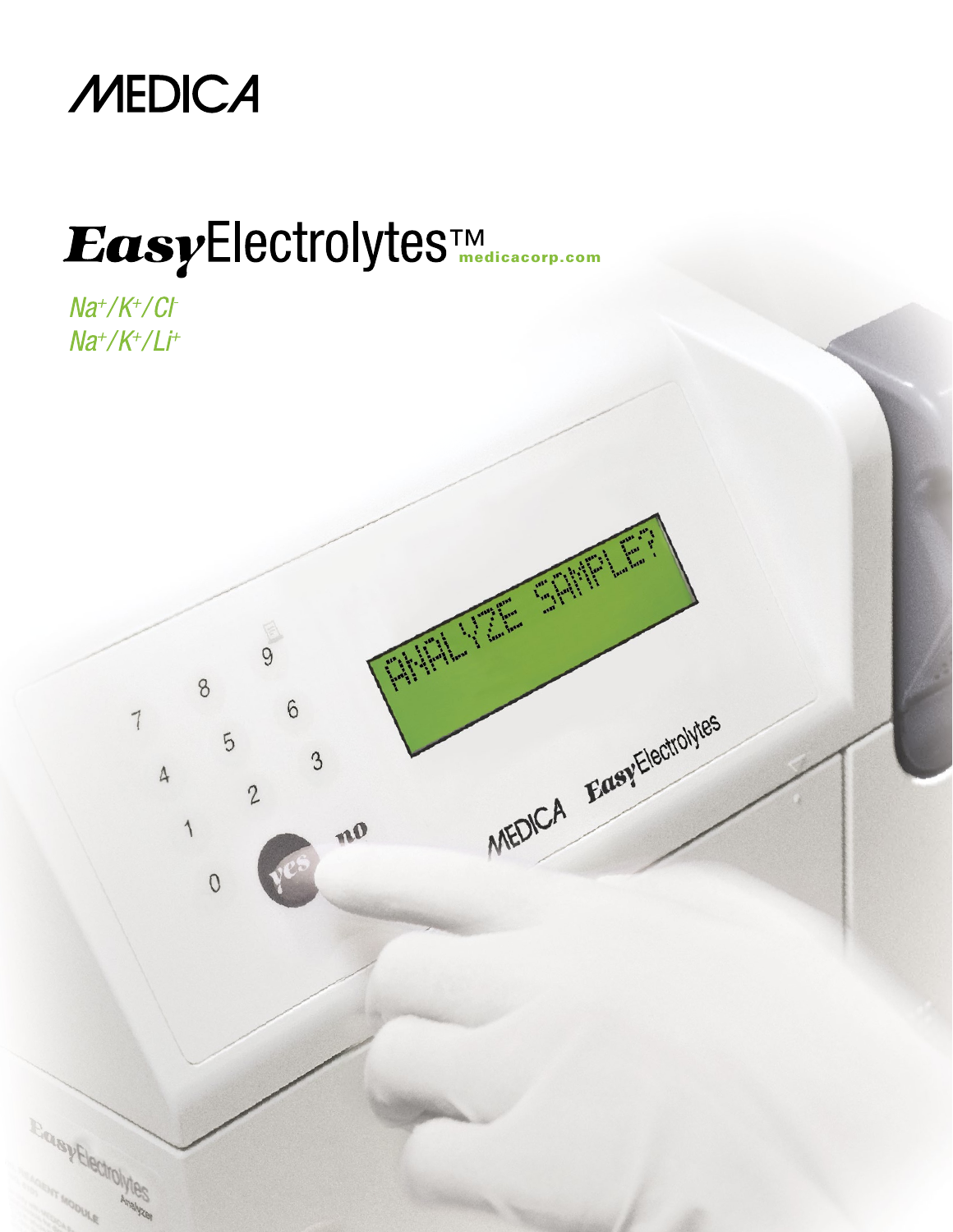# EasyElectrolytes™

## *easy inside and out*

## **With EasyElectrolytes, Medica has redefined electrolyte analyzer design**

Simple Yes/No prompted operation, combined with a modular design makes EasyElectrolytes reliable and economical. A convenient Reagent Module contains all liquid calibrants. Components are packaged into three simple modules, easily accessible by the user. Routine maintenance is limited to the replacement of electrodes and a single pump tube.

Medica's EasyElectrolytes analyzers measure Na<sup>+</sup>, K<sup>+</sup>, and Cl <sup>-</sup>, or Li<sup>+</sup> in whole blood, serum, urine (not applicable for Li+ ), and plasma. Measured results are displayed and printed in 35 seconds on a 55 μL serum sample.

Advanced software and hardware combine to track all analyzer results. The system monitors calibration, electrode response, calibrant usage and other functions.

EasyElectrolytes focuses on the laboratory's need to deliver sample results economically. Unique electrode design, combined with precise control of calibrator volumes, ensure economical operation and a low cost per sample.

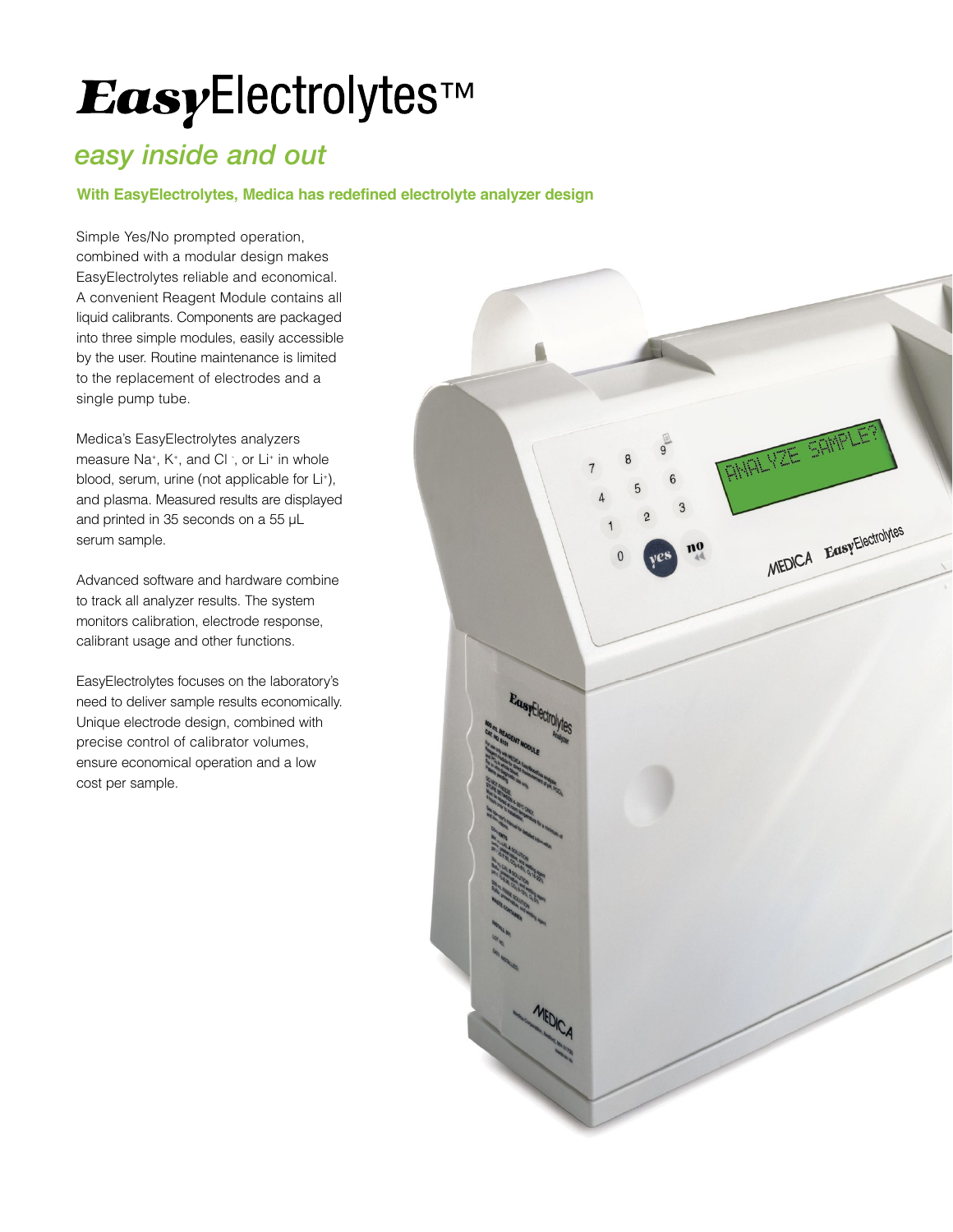## *...Easy* to use

## **Electrolyte analyzer operation has never been simpler**

**Similar Simple Yes and with a touch of the key set of the key set of the key set of the key set of the key set of the key set of the key set of the key set of the key set of the key set of the key set of the key set of th** The Universal Sampler accepts samples in syringes, capillary tubes and sample containers without adaptors. The sample probe's self-wiping feature provides convenience, sample



Sample Container Sampling Capillary Sampling Capillary Sampling

### **Compact reagent module for convenience, economy and safety**

o boild oldio in EasyElectrolytes to track date code and reagent usage. Operation without interruption is assured. All calibrants are packaged in a convenient, sealed, Reagent Module that also collects waste, protecting the user from biological hazards. The Reagent Module's solid-state memory enables

### **Disposable, maintenance-free electrodes**

for convenience, economy and safety<br>a convenient, sealed, Reagent Module that also collects waste,<br>ical hazards. The Reagent Module's solid-state memory enables<br>code and reagent usage. Operation without interruption is ass Advanced membrane technology and unique packaging bring unprecedented convenience to electrode replacement. Medica's integral membrane design means that membranes never need to be changed by the user, saving time and simplifying maintenance.

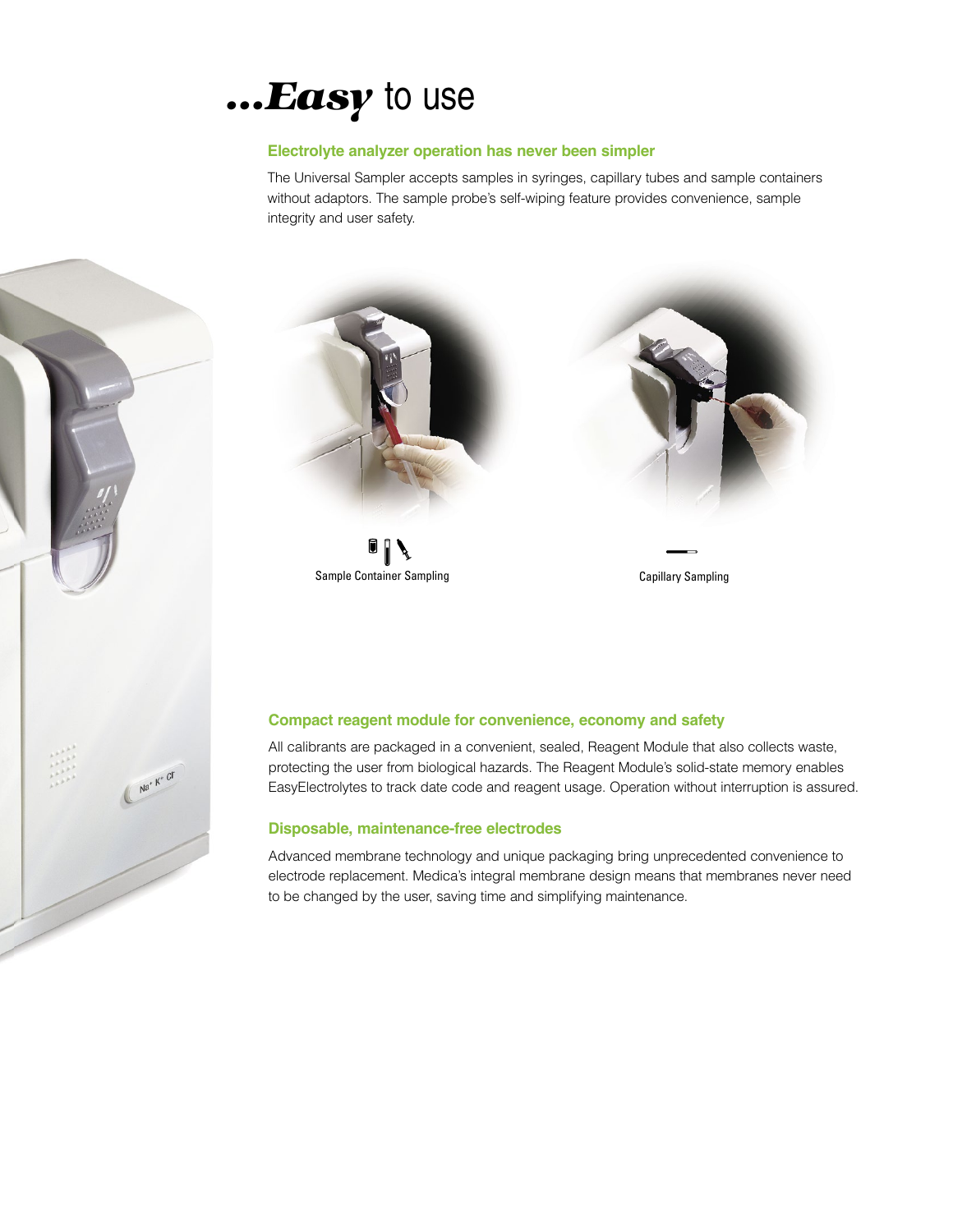$\sqrt{1}$ 

## **Simple Yes/No prompted operation with a touch of the keypad**

CAL LIMITS?<br>
QC LEVEL 1?<br>
Simple Yes/No prompted operation with a touch of the keypad<br>
EasyElectrolytes can be programmed to conform with a stabilished lab protocols. The s<br>
allows selection of a variety of performance opt EasyElectrolytes can be programmed to conform with established lab protocols. The software allows selection of a variety of performance options. Patient and quality control reference limits, as well as, patient and operator ID numbers are conveniently entered with the numeric keypad.

> **Sensor Module** contains universal sampler with self-wiping probe for  $\mathsf{convergence}$  and safety  $\mathsf{S}^{\mathsf{S}}$

**Valve Module** selects calibrants and rinse solutions Maintenance-free<br>
Electrode design<br>
premits fest, rail-safe<br>
installation<br>
and the safe of the safe of the safe<br>
installation Maintenance-free **Electrode** design permits fast, fail-safe installation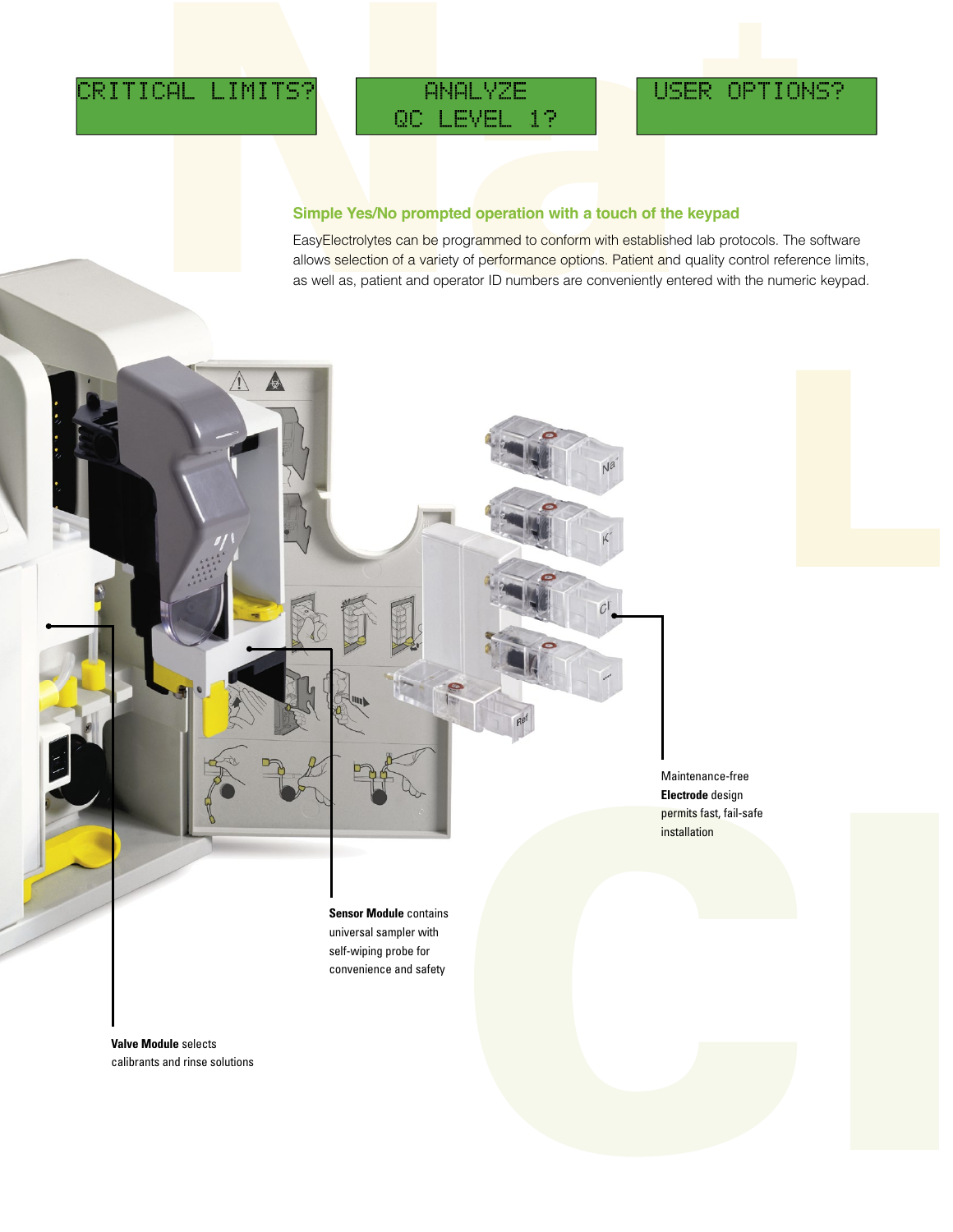## *...Easy* to maintain

### **EasyElectrolytes can be maintained by anyone, anytime, anywhere**

Innovative design simplifies maintenance, addressing the needs of the remote laboratory with limited access to technical service personnel. All service calls can be performed by fax or telephone, eliminating the need for on-site service. Diagnostic software displays component status, assuring quick troubleshooting. Modularity makes assembly and disassembly quick and easy.

Removal of the three plug-in modules – Reagent Module, Sensor Module and Valve Module – is accomplished without tools.

## *...Easy* data management

### **Comprehensive quality control and data management**

The EasyElectrolytes quality control program calculates and stores complete statistics for monthly quality control results at each of three levels. A printed Levy-Jennings chart visually identifies trends. The data management program compares all patient results with ranges stored in memory and flags out-of-range results. Results are stored in memory for up to 64 patients.



contains liquid calibrants and collects all waste